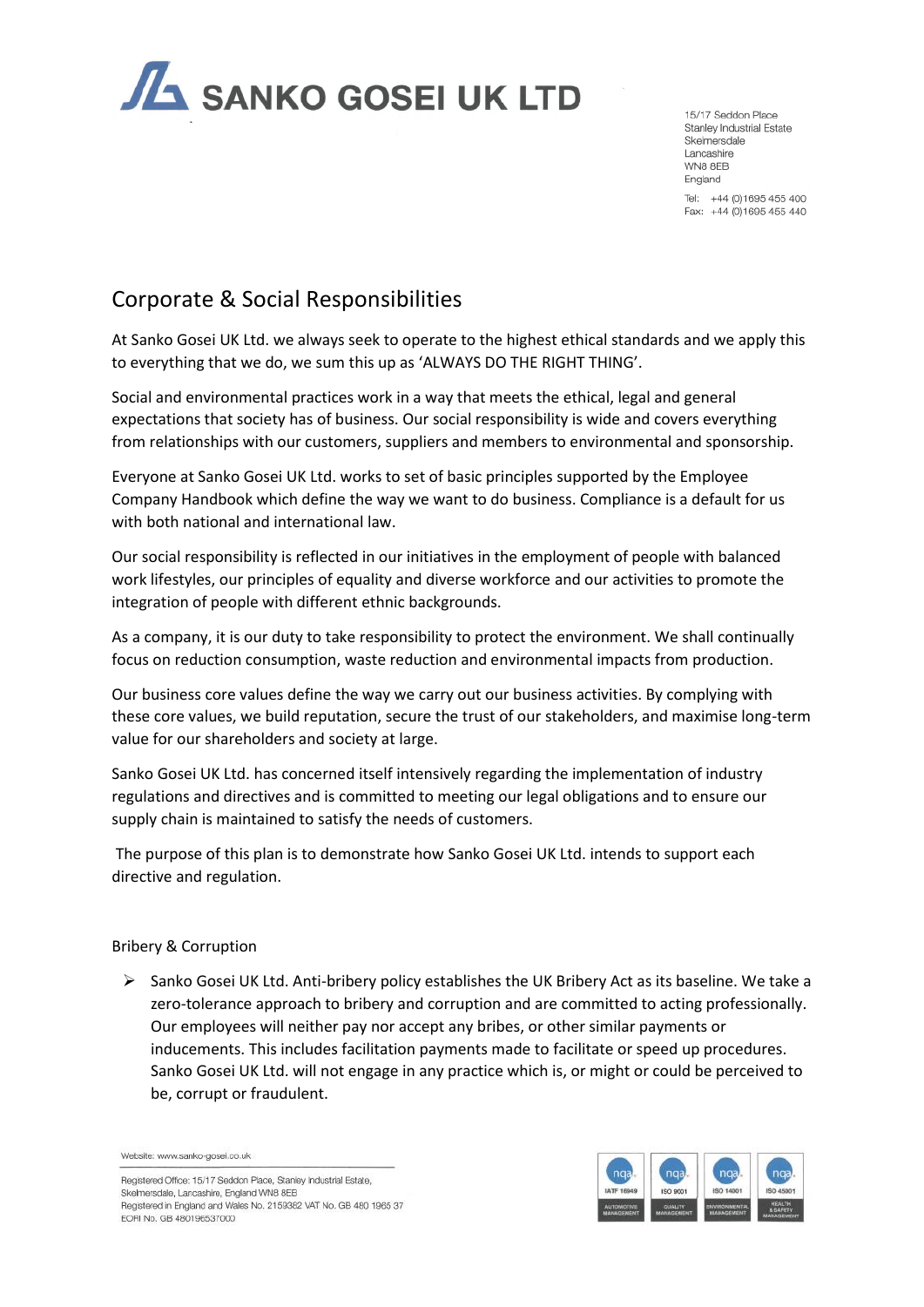

15/17 Seddon Place Stanley Industrial Estate Skelmersdale Lancashire WN8 8FB England

Tel: +44 (0)1695 455 400 Fax: +44 (0)1695 455 440

## Non-Disclosure agreements/confidentiality

➢ Sanko Gosei UK Ltd. may from time to time enter discussions relating to the supply of materials and services. During these discussions, we may disclose certain proprietary and confidential information, both written and oral, to a third party. All parties wish to protect their proprietary and confidential information and the proprietary and confidential information of their clients and other third parties to whom they owe a duty of confidence. Sanko Gosei UK Ltd. operate using a non-disclosure agreement to protect all party interests.

## Environmental

 $\triangleright$  Sanko Gosei UK Ltd. aim is to reduce waste at all times. This includes reuse and recycling of materials wherever practical. Through our core engineering skill in light weighting (MuCell) and other technologies we help to reduce our  $CO<sub>2</sub>$  emissions.

Our approach is always to consider the environment as we operate a continuous process of improvement in every way we work, with our employees, customers, suppliers and the wider community. Supporting this is an on-going programme of investment in facilities and improvements using technology, all designed to make it easier to work with us improving our efficiency and reducing  $CO<sub>2</sub>$  emissions.

# Health & Safety

 $\triangleright$  Sanko Gosei UK Ltd. places great value in the safety and health of its employees. For this reason, we have certified our internal processes in all locations and consistency in accordance with the quality management standard ISO 45001. In this regard, we consistently comply will all applicable legal specifications related to user safety, noise protection, accident prevention and health and environmental protection. High work safety standards apply throughout Sanko Gosei UK Ltd.

Once a year each employee receives safety instruction from the company Health & Safety department, which has to be documented. Furthermore, the employee is given an explanation of how to behave in hazardous situations, when personal protective equipment must be worn, which kinds of work are particularly hazardous and important points to pay attention to at all times.

#### Privacy

 $\triangleright$  Sanko Gosei UK Ltd. takes appropriate measures to respect privacy, to protect personal data against loss and unauthorised access or use, and to comply with relevant privacy and information security laws and regulations.

Website: www.sanko-gosei.co.uk

Registered Office: 15/17 Seddon Place, Stanley Industrial Estate, Skelmersdale, Lancashire, England WN8 8EB Registered in England and Wales No. 2159382 VAT No. GB 480 1965 37 EORI No. GB 480196537000

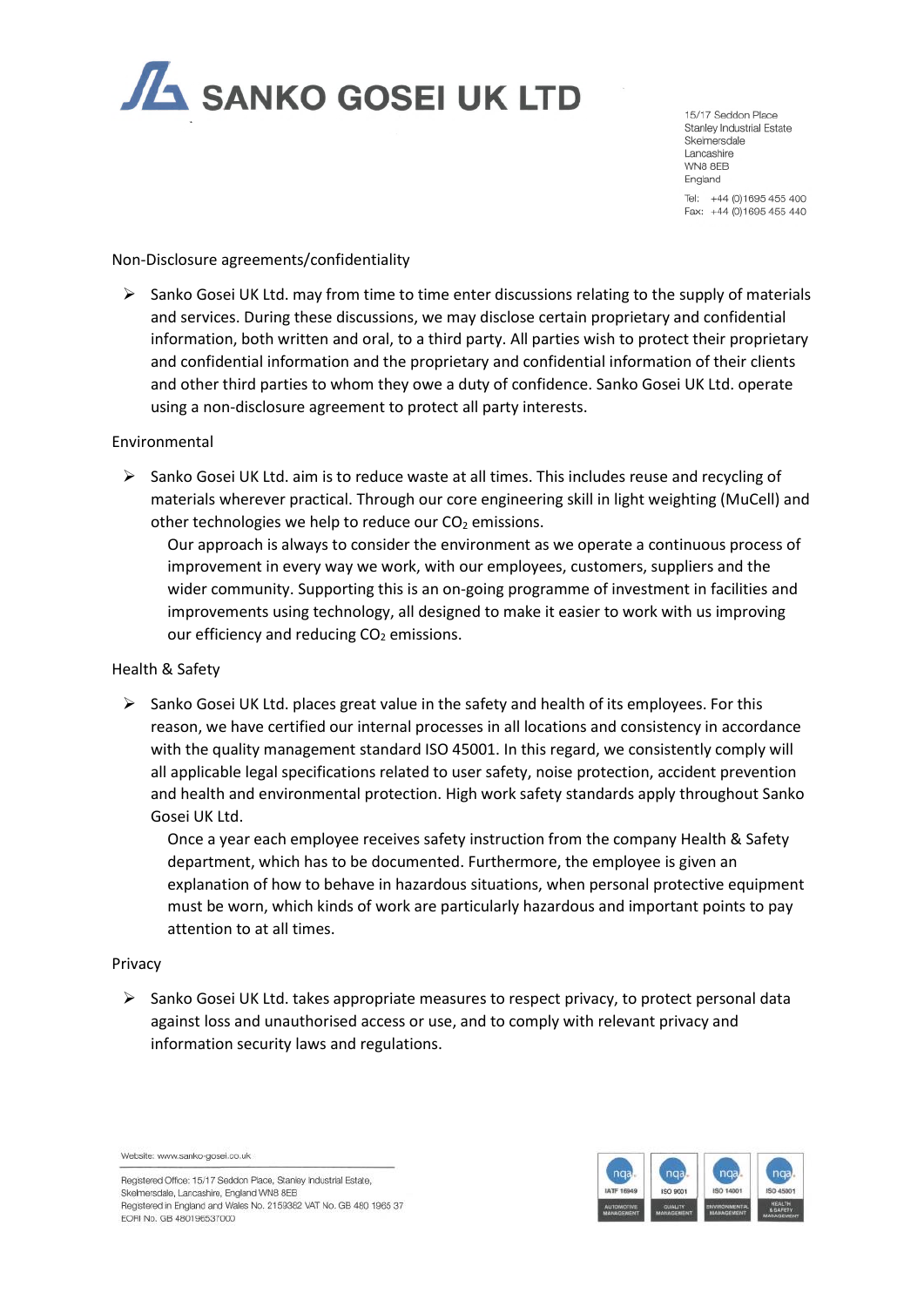

15/17 Seddon Place Stanley Industrial Estate Skelmersdale Lancashire WN8 8FB England Tel: +44 (0)1695 455 400

Fax: +44 (0)1695 455 440

Financial Responsibility/Accurate Records

➢ All business dealings are transparently performed and accurately reflected on the company's financial reports and filings.

## Fair Competition/Anti-Trust

 $\triangleright$  Sanko Gosei UK Ltd. upholds standards of fair business and conduct business in accordance will all applicable anti-trust or anti-corruption laws and regulations.

Export Controls and Economic Sanctions

➢ Sanko Gosei UK Ltd. complies with applicable restrictions on the export or re-export of goods, software, services and technology, as well as with applicable restrictions on trade involving certain countries, regions, companies or entities and individuals.

Whistleblowing and protection against retaliation

 $\triangleright$  Sanko Gosei UK Ltd. policy is intended to encourage our employees and others to report suspected or actual occurrence(s) of illegal, unethical or inappropriate events (behaviours or practices) with retribution.

Intellectual rights

 $\triangleright$  Sanko Gosei UK Ltd. believes Intellectual property rights are to be respected at all times. Customer and supplier information is to be protected. This includes taking adequate measures to safeguard against cyber-attacks.

#### Counterfeit parts

 $\triangleright$  Sanko Gosei UK Ltd. supports the production, sale and procurement of high quality, OEM components that satisfy customer requirements and provide the highest standard of safety and reliability. Suppliers are expected to support this, and must not knowingly sell or source any counterfeit parts.

#### Conflicts of interests

 $\triangleright$  Sanko Gosei UK Ltd. employees must avoid personal and financial activities that could conflict. or be perceived to conflict, with their responsibilities to the Company. They must not engage in any business similar to or competing with any business undertaken by Sanko Gosei UK Ltd.

#### Conflict Minerals and Cobalt

➢ Sanko Gosei UK Ltd. Is commited to the responsible sourcing of Conflict Minerals (Gold, Tantalum, Tin and Tungsten) and Cobalt in compliance with the Organization for Economic Cooperation and Development's Guidance for Responsible Supply Chains of Minerals from

Website: www.sanko-gosei.co.uk

Registered Office: 15/17 Seddon Place, Stanley Industrial Estate, Skelmersdale, Lancashire, England WN8 8EB Registered in England and Wales No. 2159382 VAT No. GB 480 1965 37 EORI No. GB 480196537000